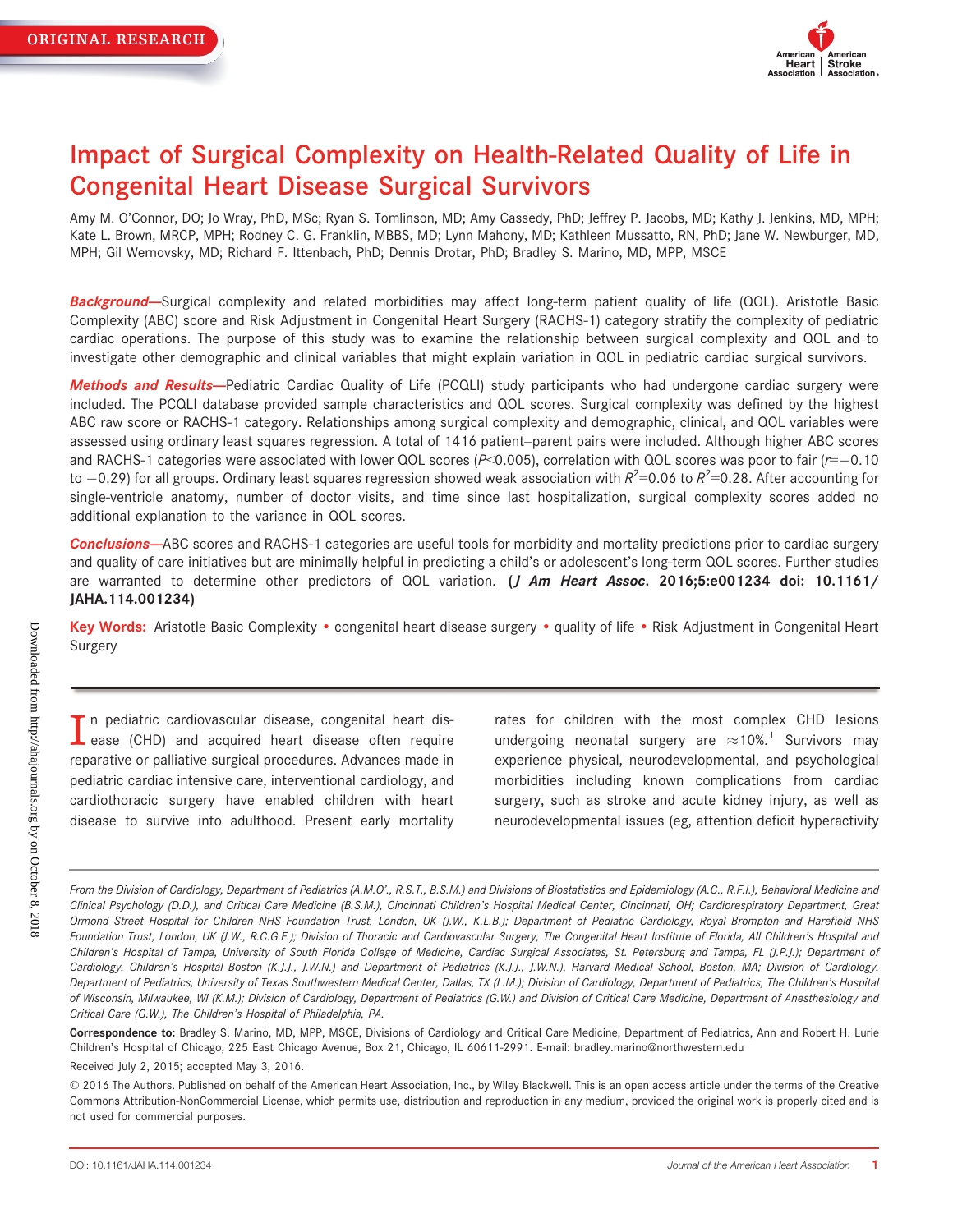disorder, language issues, poor executive functioning) and behavioral and emotional problems (eg, posttraumatic stress symptomatology, anxiety, and depression).<sup>2</sup> Resulting complications can often have a profound impact on the lives of patients from both a physical and psychosocial standpoint.

Given the recent decrease in mortality, clinicians and researchers have shifted their focus to prevention of morbidity. Health-related quality of life (QOL) is the influence of a specific disease process or medical therapy on a patient's perceived capacity to participate and find fulfillment in life's physical, psychological, and social experiences.<sup>3</sup> Several investigators have demonstrated that children with heart disease have significantly lower QOL scores when compared with healthy peers in the same age group.<sup>4,5</sup> Marino et al have shown that lower QOL in the CHD population is associated with increasing disease severity and greater numbers of surgical procedures and hospitalizations.<sup>6,7</sup> Although a greater number of surgeries may be associated with lower QOL, no study to our knowledge has examined whether greater surgical complexity is associated with worse longterm QOL. Such a relationship would provide an efficient method of identifying patients at risk.

Risk Adjustment in Congenital Heart Surgery (RACHS-1) categories and Aristotle Basic Complexity (ABC) scores are used to compare quality of care in children undergoing heart surgery. $8-10$  Many studies have validated the relationship between these risk stratification scales and mortality and hospital length of stay.<sup>11,12</sup> Given that previous studies have shown that the frequency and severity of complications increase as the technical difficulty of the surgery increases, RACHS-1 categories and ABC raw scores were used for this study because both incorporate a surgical difficulty ranking in their scales.<sup>13,14</sup>

The aim of this study was to examine the relationship between surgical complexity and QOL and to investigate other demographic and clinical variables that might explain variation in QOL in pediatric cardiac surgical survivors. We hypothesized that greater surgical complexity would be significantly associated with worse long-term QOL.

# Methods

#### Study Design

This was an ancillary study of the Pediatric Cardiac Quality of Life (PCQLI) validation study, a multicenter cross-sectional survey assessing the QOL of pediatric patients with CHD and acquired heart disease. $6,7,15-19$  This sample consisted of patients enrolled from November 2004 to August 2009 at 9 tertiary care pediatric cardiovascular centers in the United States and the United Kingdom. The institutional review boards and ethics committees of all participating institutions

approved the study, and parents and patients gave informed consent and assent, as applicable.

### Study Population

Patients who had CHD or acquired heart disease, had undergone at least 1 cardiac surgery or pacemaker procedure, were aged 8 to 18 years, were fluent in English, and attended an outpatient cardiology visit were eligible for participation. $<sup>6</sup>$ </sup> Patients were excluded from the study if the outpatient visit was for an acute change in clinical status, if they had a significant comorbid medical condition or major developmental delay, or if they underwent heart transplantation.<sup>6</sup> Parents and guardians had to be fluent in English and without any major developmental delay to participate.<sup>6</sup>

## Data Collection

Predictor variables (surgical complexity), outcome variables (QOL scores), and covariates (demographic, clinical, anatomic, and medical utilization variables) were obtained from the PCQLI data registry.<sup>6,19</sup> Table 1 lists all variables.

### Predictor variables

ABC raw score (ABC score) and RACHS-1 categories were used to measure surgical complexity in this study. The ABC score, which is calculated as the sum of mortality risk, morbidity risk, and technical difficulty of the surgery, is used to evaluate quality of care. $8.9$  RACHS-1 is a consensus-based method that sorts cardiac operative procedures into 6 categories in order of increasing risk of short-term mortality.<sup>10</sup> ABC scores and RACHS-1 categories were determined through medical chart review by research personnel and confirmed by the principal investigator (B.S.M.). Surgical complexity was defined by the highest ABC score or RACHS-1 category. Certain procedures were not assigned a RACHS-1 category (eg, pacemaker or implantable cardioverter-defibrillator placement, heart transplantation). Higher ABC scores (1.5–15) and RACHS-1 categories (1–6) represent greater surgical complexity. $8-10$ 

#### Outcome variables

The PCQLI is a validated, disease-specific QOL measure with patient self-reporting and parent-proxy reporting for pediatric patients (aged 8–18 years) with CHD or acquired heart disease. $6,7,15-19$  Higher PCQLI total score  $(0-100)$  and Disease Impact (DI) subscale (0–50), and Psychosocial Impact (PI) subscale (0–50) scores represent better respondentperceived patient  $QOL<sup>7</sup>$  The appropriate forms were administered to all enrolled participants by trained research personnel prior to an outpatient cardiology visit. Inventory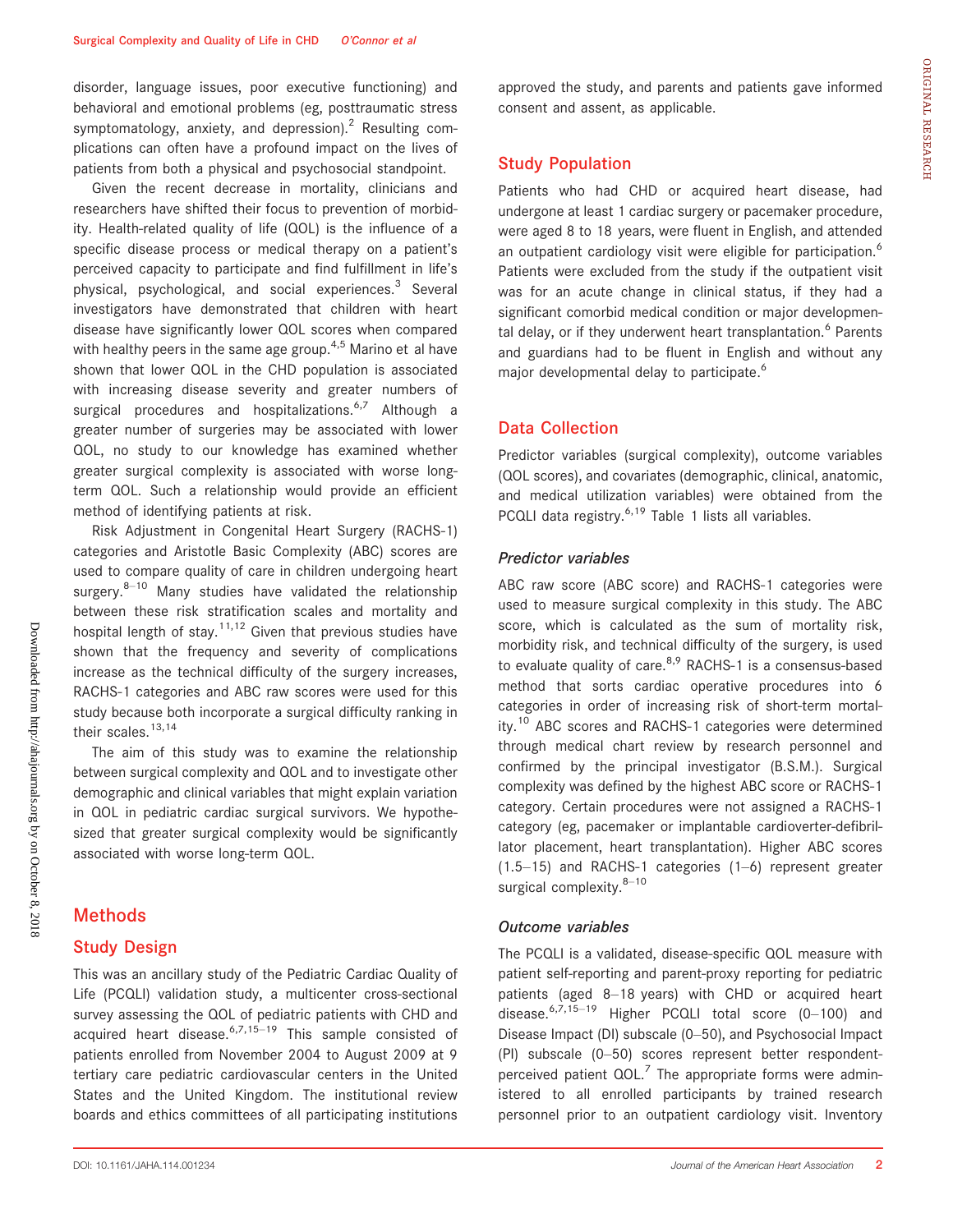# Table 1. Study Population Demographics and Clinical Variables

|                                          | Child<br>$(n=743)$ | Parent of Child<br>$(n=743)$ | Adolescent<br>$(n=673)$ | Parent of Adolescent<br>$(n=673)$ |
|------------------------------------------|--------------------|------------------------------|-------------------------|-----------------------------------|
| Country                                  |                    |                              |                         |                                   |
| United Kingdom, n (%)                    | 251 (34)           |                              | 246 (37)                |                                   |
| United States, n (%)                     | 492 (66)           |                              | 427 (64)                |                                   |
| Demographics                             |                    |                              |                         |                                   |
| Male, n (%)                              | 418 (56)           | 101(14)                      | 390 (58)                | 121 (18)                          |
| Non-Hispanic, n (%)                      | 706 (95)           | 718 (97)                     | 641 (95)                | 652 (97)                          |
| White, $n$ $(\%)$                        | 604 (81)           | 617 (83)                     | 567 (84)                | 587 (87)                          |
| Race breakdown, n (%)                    |                    |                              |                         |                                   |
| Asian                                    | 49 (7)             | 50(7)                        | 24(4)                   | 23(3)                             |
| <b>Black/African American</b>            | 47 (6)             | 48 (7)                       | 42 (6)                  | 42 (6)                            |
| White/Caucasian                          | 604 (81)           | 617 (83)                     | 567 (84)                | 587 (87)                          |
| >1 Race/other                            | 43 (6)             | 28(4)                        | 40 (6)                  | 21(3)                             |
| Parent: college graduate, n (%)          |                    | 312 (43)                     |                         | 271 (41)                          |
| Parent education, n (%)                  |                    |                              |                         |                                   |
| Less than high school graduate           |                    | 60(8)                        |                         | 78 (12)                           |
| High school graduate                     |                    | 156 (21)                     |                         | 151 (23)                          |
| Some college                             |                    | 205 (28)                     |                         | 167 (25)                          |
| College graduate                         |                    | 217 (29)                     |                         | 193 (29)                          |
| Postgraduate degree                      |                    | 99 (13)                      |                         | 78 (12)                           |
| Age, mean (SD), y                        | 10±1               | $41 \pm 6$                   | $15\pm2$                | $46 + 9$                          |
| Current cardiac status                   |                    |                              |                         |                                   |
| Single-ventricle anatomy, n (%)*         | 188 (27)           |                              | 125 (21)                |                                   |
| CHD, n (%)                               | 693 (93)           |                              | 594 (88)                |                                   |
| Original diagnostic category, n (%)      |                    |                              |                         |                                   |
| Biventricular CHD without AAO            | 400 (54)           |                              | 375 (56)                |                                   |
| Biventricular CHD with AAO               | 105(14)            |                              | 94 (14)                 |                                   |
| Single-ventricle CHD without AAO         | 104 (14)           |                              | 78 (12)                 |                                   |
| Single-ventricle CHD with AAO            | 84 (11)            |                              | 47 $(7)$                |                                   |
| AHD with a structurally normal heart     | 50 (7)             |                              | 79 (12)                 |                                   |
| Had pacemaker/ICD procedure, n (%)       | 111(15)            |                              | 134 (20)                |                                   |
| Other comorbid conditions                |                    |                              |                         |                                   |
| Nonthoracic cardiac procedures, n (%)    | 99 (13)            |                              | 77(11)                  |                                   |
| Sternotomy, n (%)                        | 646 (87)           |                              | 562 (84)                |                                   |
| Genetic diagnosis, n (%)                 | 40(5)              |                              | 26(4)                   |                                   |
| History of mental health problems, n (%) | 24(3)              |                              | 28(4)                   |                                   |
| Medical care utilization                 |                    |                              |                         |                                   |
| Number, median (range)                   |                    |                              |                         |                                   |
| Doctor visits within the last 12 months  | $3(0-20)$          |                              | $3(0-20)$               |                                   |
| Daily medications                        | $2(1-8)$           |                              | $2(1-10)$               |                                   |
| Cardiac surgeries                        | $1(0-10)$          |                              | $1(0-10)$               |                                   |
| Pacemaker/ICD procedures <sup>†</sup>    | $2(0-20)$          |                              | $2(0-13)$               |                                   |

Continued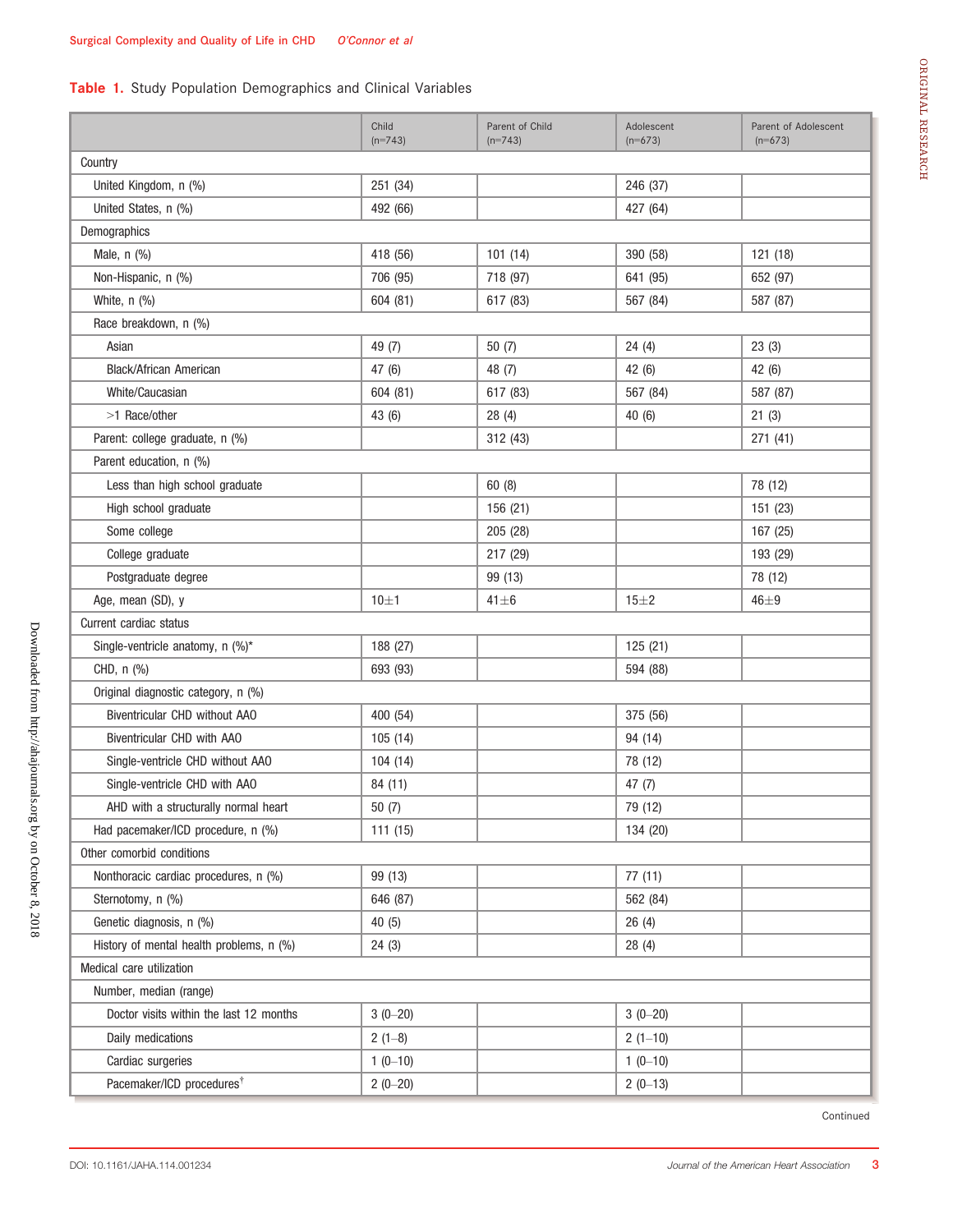#### Table 1. Continued

|                                            | Child<br>$(n=743)$ | Parent of Child<br>$(n=743)$ | Adolescent<br>$(n=673)$ | Parent of Adolescent<br>$(n=673)$ |  |  |  |  |  |  |
|--------------------------------------------|--------------------|------------------------------|-------------------------|-----------------------------------|--|--|--|--|--|--|
| Time since, median years (range)           |                    |                              |                         |                                   |  |  |  |  |  |  |
| Hospitalization                            | $5(0-13)$          |                              | $6(0-18)$               |                                   |  |  |  |  |  |  |
| Cardiac catheterization/intervention       | $5(0-13)$          |                              | $7(0-19)$               |                                   |  |  |  |  |  |  |
| Cardiac surgery                            | $8(0-13)$          |                              | $11(0-19)$              |                                   |  |  |  |  |  |  |
| ABC and RACHS-1 summary data               |                    |                              |                         |                                   |  |  |  |  |  |  |
| ABC score                                  |                    |                              |                         |                                   |  |  |  |  |  |  |
| Mean (SD)                                  | $8 + 3$            |                              | $8\pm3$                 |                                   |  |  |  |  |  |  |
| Median (range)                             | $8(3-15)$          |                              | $8(3-15)$               |                                   |  |  |  |  |  |  |
| RACHS-1 category of index operation, n (%) |                    |                              |                         |                                   |  |  |  |  |  |  |
| RACHS-1 category 1                         | 56 (8)             |                              | 46 (8)                  |                                   |  |  |  |  |  |  |
| RACHS-1 category 2                         | 228 (33)           |                              | 206 (34)                |                                   |  |  |  |  |  |  |
| RACHS-1 category 3                         | 248 (36)           |                              | 241 (40)                |                                   |  |  |  |  |  |  |
| RACHS-1 category 4                         | 74 (11)            |                              | 65 (11)                 |                                   |  |  |  |  |  |  |
| RACHS-1 category 6                         | 86 (12)            |                              | 41 $(7)$                |                                   |  |  |  |  |  |  |
| Health-related QOL                         |                    |                              |                         |                                   |  |  |  |  |  |  |
| Pediatric cardiac QOL index, mean (SD)     |                    |                              |                         |                                   |  |  |  |  |  |  |
| Disease Impact Subscale Score              | $35 + 9$           | $36\pm9$                     | $37 + 8$                | $36 + 10$                         |  |  |  |  |  |  |
| Psychosocial Impact Subscale Score         | $35 + 10$          | $37 + 9$                     | $39\pm8$                | $38 + 9$                          |  |  |  |  |  |  |

AAO indicates aortic arch obstruction; ABC, Aristotle Basic Complexity; AHD, acquired heart disease; CHD, congenital heart disease; ICD, implantable cardioverter-defibrillator; QOL, quality of life; RACHS-1, Risk Adjustment in Congenital Heart Surgery.

\*Single-ventricle percentage does not include patients with AHD.

† Must have had a pacemaker or ICD procedure.

completion was monitored to minimize patient–parent discussion.

#### **Covariates**

Demographic, clinical, anatomic, and medical utilization data used in the study are listed in Table 1.

## Statistical Analysis

All analyses were conducted using 4 respondent groups: children, parents of children, adolescents, and parents of adolescents. Frequencies, means (standard deviations), and medians (ranges) were calculated to describe distributional characteristics. The relationship between the RACHS-1 categories and PCQLI DI and PI scores were computed and graphed to estimate the magnitude of the relationships between predictors and outcomes. A series of correlation coefficients were computed to assess the relationships between predictor variables (ABC score and RACHS-1 category) and outcome variables (DI and PI scores). Next, a second set of bivariate correlations were computed to assess associations between covariates (demographic and clinical

variables) and the aforementioned outcomes using either point biserial correlations for dichotomized variables or Pearson correlation coefficients for continuous variables, as appropriate. Potential collinearity was investigated by examining correlations among all predictors and covariates. Ordinary least squares regression was used to test the impact of surgical complexity on QOL of pediatric cardiac surgery survivors, controlling for selected covariates. Because ABC scores and RACHS-1 categories are often highly correlated, each variable was placed into a separate model. A third model without the predictors was specified and tested to establish the amount of variance explained by model covariates. With a large sample size in all 4 groups, traditional  $\alpha$  levels <0.05 would result in trivial covariates in the models, so the criterion for model inclusion for covariates was a bivariate correlation with the outcome variables of  $|r| \ge 0.15$ ; however, because the focus of this study was the relationship between surgical complexity and QOL, ABC scores and RACHS-1 categories were kept in the equation even if the standardized estimate fell below the 0.15 criterion. Effect sizes were used to show the minimally important differences and were reported as standardized estimates  $(\beta)$ .<sup>20</sup> Once the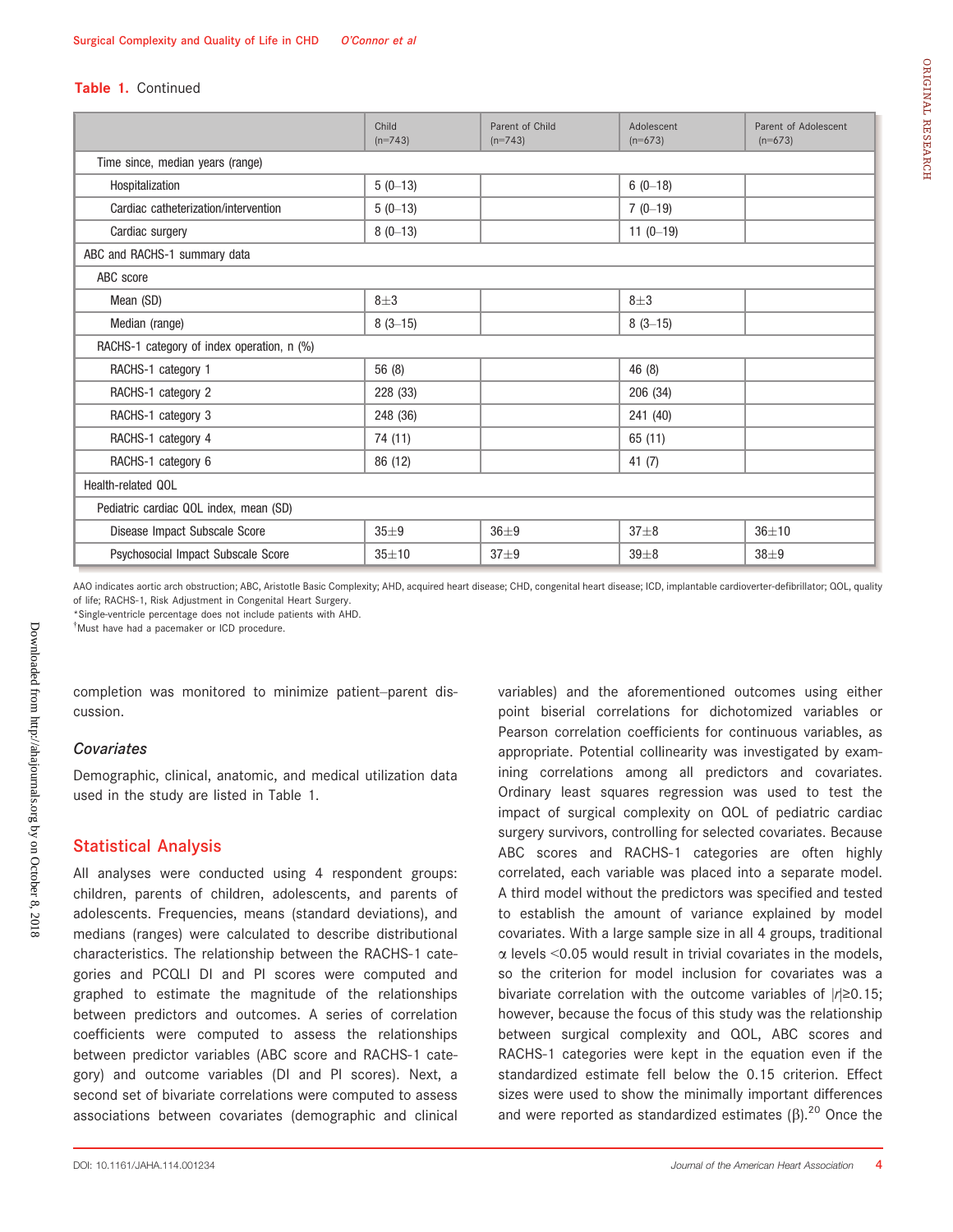model was specified, a covariate would remain in the final model if the standardized estimates ( $\beta$ ) were >0.15. Finally, the amount of variance explained for each model was compared. Correlations were interpreted as poor (≤0.20), fair (0.21–0.40), moderate (0.41–0.60), good (0.61–0.80), or excellent  $(≥0.81).^{21}$  All analyses were conducted using SAS version 9.2 (SAS Institute).

### **Results**

## Study Population

A total of 1416 patient–parent pairs (743 children and 673 adolescents) were included. Demographic and clinical characteristics of the study population are shown in Table 1. The mean age was  $9.9 \pm 1.4$  years for children and  $15.0\pm1.6$  years for adolescents. Patients were more likely to be male, whereas parents were predominantly female. Both patients and parents were more likely to be non-Hispanic and white. The majority of patients (both children and adolescents) had an original diagnostic category of biventricular CHD without aortic arch obstruction and a current cardiac status of biventricular CHD after repair. Single-ventricle patients accounted for 21% of children and 27% of adolescents. The median number of cardiac surgeries was 1 (range 0–10) for both children and adolescents. The median time since last hospitalization was 4.9 years (range 0–12.9 years) for children and 5.8 years (range 0–18.0 years) for adolescents. The median number of doctor visits within the previous 12 months was 3 (range 0–20) for both groups. The median number of daily medications was 2 (range 1–8) for children and 2 (range 1–10) for adolescents. Table 1 shows mean ABC scores and RACHS-1 categories. No patients had RACHS-1 category 5 in this study. Moreover, 12% of patients could not be assigned a RACHS-1 category because their index operation was a pacemaker or implantable cardioverter-defibrillator placement procedure. Mean PCQLI DI and PI subscale scores are shown in Table 1.

### Association of Predictor and Outcome Variables

As expected, ABC score was highly correlated with RACHS-1 category for both children ( $r=0.89$ ) and adolescents ( $r=0.87$ ), necessitating the building of separate models for the surgical complexity predictor variables ABC score and RACHS-1 category (Table 2). Higher ABC scores and RACHS-1 categories were significantly associated with worse PCQLI DI scores, but correlations were poor to fair  $(r=-0.10 \text{ to } -0.29)$ for all groups (Table 2). The associations between RACHS-1 categories and PCQLI PI scores were poor  $(r=-0.07)$  to  $-0.19$ ) for all groups (Table 2).

# Association Among Predictor Variables, Covariates, and Outcome Variables

Although there were a number of statistically significant associations among the predictor variables (ABC score and RACHS-1 category), covariates (demographic, clinical, anatomic, and medical utilization variables), and outcome variables (PCQLI DI and PI scores), most correlations were weak (Table 2). Three covariates were consistently associated with DI for all 4 groups: single-ventricle anatomy, number of doctor visits within the previous 12 months, and time since last hospitalization. Single-ventricle anatomy had fair correlation with PCQLI DI scores in all respondent groups  $(r=-0.27)$ to  $-0.35$ ) and fair correlation with PCQLI PI scores in all groups ( $r=-0.21$  to  $-0.25$ ) except the child group ( $r=-0.18$ ). Number of doctor visits within the past 12 months had fair to moderate correlation with PCQLI DI scores for all 4 groups  $(r=-0.29$  to  $-0.41$ ) and fair correlation with PCQLI PI scores for both parent respondent groups  $(r=-0.28$  to  $-0.29)$  but poor correlation with PCQLI PI scores for children and adolescents ( $r=-0.17$  to  $-0.19$ ). Time since last hospitalization had fair correlation with PCQLI DI scores for all groups (r=0.28–0.36) and with PCQLI PI scores for parents of children  $(r=0.26)$  but had poor correlation with PCQLI PI scores for children, adolescents, and parents of adolescents  $(r=0.15-0.19)$ . Although there was a fair association between number of cardiac surgeries and QOL outcomes, number of cardiac surgeries was highly correlated with both RACHS-1 categories and ABC scores. Consequently, the number of cardiac surgeries was not included in the multivariable analysis because of collinearity.

# Multivariable Models to Predict QOL in the Pediatric Cardiac Surgical Population

In multivariable modeling, only 1% to 2% of additional variance in QOL scores (PCQLI DI and PI scores) was explained by ABC score or RACHS-1 category when controlling for covariates. Only in the child and parent of child PCQLI DI models were the ABC score and RACHS-1 category significantly correlated with child and parent of child PCQLI DI score, while controlling for covariates. ABC score and RACHS-1 category were not significantly associated with child and parent of child PCQLI PI scores or adolescent and parent of adolescent PCQLI DI and PI scores.

The models to predict QOL (PCQLI DI and PI) for the 4 respondent groups (child, parent of child, adolescent, and parent of adolescent) were similar (Tables 3 and 4). PCQLI DI scores were significantly lower for single-ventricle patients and for patients with more doctor visits within the previous 12 months. PCQLI DI scores were significantly higher as time since last hospitalization increased. In the child PCQLI DI ORIGINAL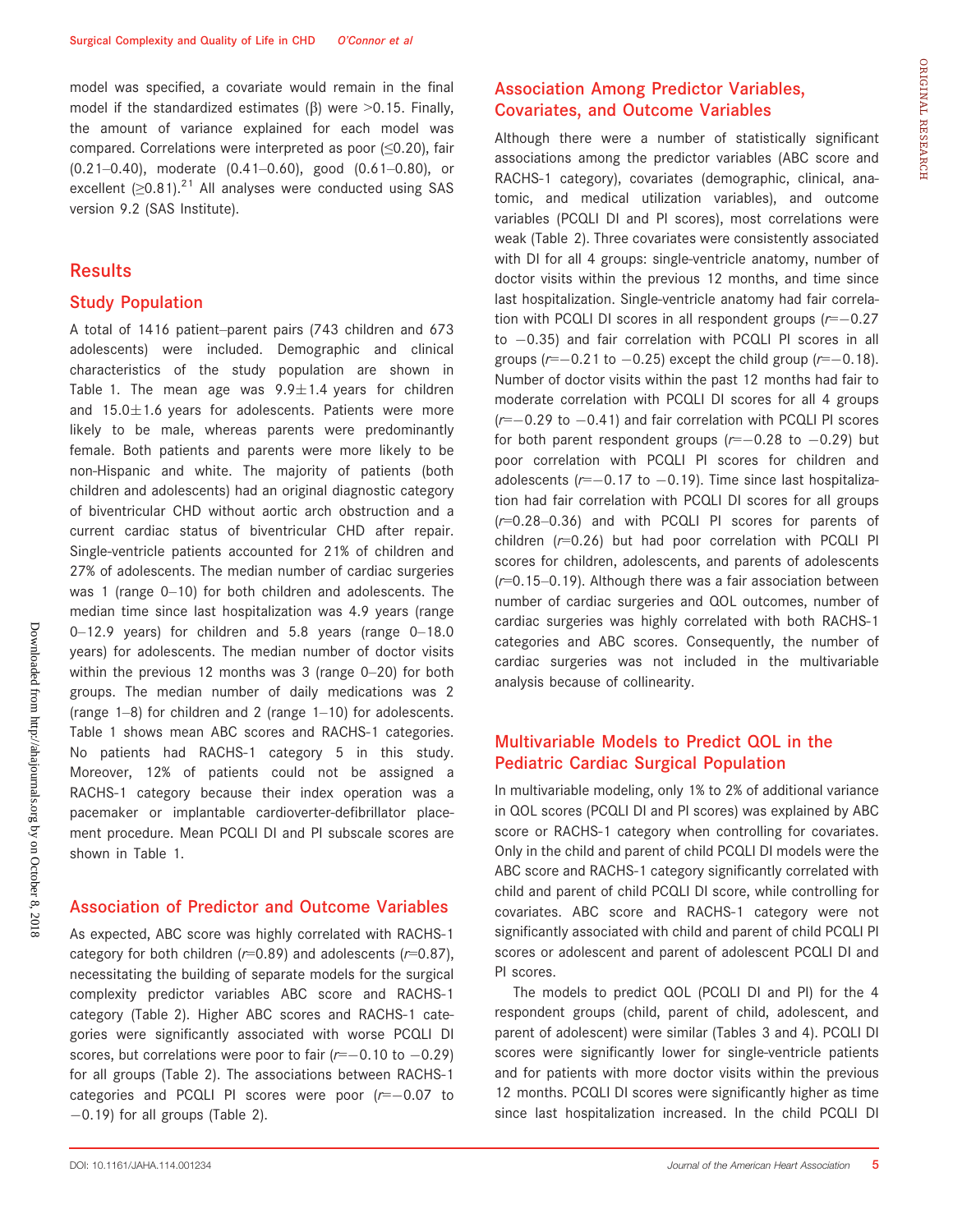Table 2. Correlation Matrix for Patient–Parent Pediatric Cardiac Quality of Life Index DI and PI Subscale Scores and ABC Score and RACHS-1 Category by Demographic and Clinical Variables

|                                                                             | Child                |                    |                      |                      |                    |                       | Adolescent           |                   |                    |                    |                      |                       |  |  |
|-----------------------------------------------------------------------------|----------------------|--------------------|----------------------|----------------------|--------------------|-----------------------|----------------------|-------------------|--------------------|--------------------|----------------------|-----------------------|--|--|
|                                                                             | Patient (n=743)      |                    | Parent (n=739)       |                      | ABC                | RACHS-1               | Patient (n=673)      |                   | Parent ( $n=673$ ) |                    | ABC                  | RACHS-1               |  |  |
|                                                                             | DI Score             | PI Score           | DI Score             | PI Score             | Score<br>$(n=743)$ | Category<br>$(n=692)$ | DI Score             | PI Score          | DI Score           | PI Score           | Score<br>$(n=673)$   | Category<br>$(n=599)$ |  |  |
| Variable                                                                    | Corr                 | Corr               | Corr                 | Corr                 | Corr               | Corr                  | Corr                 | Corr              | Corr               | Corr               | Corr                 | Corr                  |  |  |
| ABC score                                                                   | $-0.20*$             | $-0.10^{\dagger}$  | $-0.20*$             | $-0.12^{\dagger}$    |                    |                       | $-0.11$ <sup>†</sup> | $-0.11^{\dagger}$ | $-0.10^{\dagger}$  | $-0.07$            |                      |                       |  |  |
| RACHS-1 category                                                            | $-0.23*$             | $-0.13^{\dagger}$  | $-0.29*$             | $-0.19*$             | $0.89*$            |                       | $-0.16*$             | $-0.12^{\dagger}$ | $-0.20*$           | $-0.13^{\dagger}$  | $0.87*$              |                       |  |  |
| Patient is male                                                             | 0.01                 | $-0.02$            | 0.01                 | $-0.02$              | $-0.13*$           | $-0.10^{\dagger}$     | $-0.15*$             | $-0.13*$          | $-0.06$            | $-0.07$            | $-0.10^{\dagger}$    | $-0.05$               |  |  |
| Patient is white                                                            | $0.16*$              | $0.18*$            | $0.12*$              | $0.12^{+}$           | $0.08^{*}$         | $0.10^{+}$            | $0.09^{*}$           | $0.11^{\dagger}$  | 0.03               | 0.02               | $0.08^{\ddagger}$    | $0.12^{+}$            |  |  |
| Patient age                                                                 | $0.10^{+}$           | $0.11^+$           | $-0.03$              | $-0.12*$             | 0.00               | $-0.01$               | 0.05                 | 0.02              | 0.04               | 0.06               | $-0.12$ <sup>T</sup> | $-0.06$               |  |  |
| Parent education:<br>college graduate                                       | $0.13*$              | $0.17*$            | $0.14*$              | $0.12^{+}$           | $-0.01$            | $-0.05$               | $0.09^{\ddagger}$    | $0.09^{\ddagger}$ | $0.09*$            | $0.14*$            | 0.00                 | $-0.03$               |  |  |
| Single-ventricle<br>anatomy                                                 | $-0.31*$             | $-0.18*$           | $-0.35*$             | $-0.24*$             | $0.53*$            | $0.60*$               | $-0.27*$             | $-0.21*$          | $-0.34*$           | $0.25*$            | $0.44*$              | $0.50*$               |  |  |
| <b>CHD</b>                                                                  | 0.02                 | $-0.03$            | $0.07^{\ddagger}$    | 0.03                 | $0.41*$            | 0.03                  | 0.03                 | $-0.07$           | 0.04               | 0.01               | $0.51*$              | 0.04                  |  |  |
| Patient has a<br>pacemaker/ICD                                              | $-0.11$ <sup>†</sup> | $-0.06$            | $-0.17*$             | $-0.11$ <sup>†</sup> | $-0.23*$           | $0.10^{+}$            | $-0.09^{\ddagger}$   | 0.04              | $-0.17*$           | $-0.08^{\ddagger}$ | $-0.36*$             | $0.10^{1}$            |  |  |
| Nonthoracic surgical<br>procedure                                           | $-0.14*$             | $-0.06$            | $-0.12^{\dagger}$    | $-0.08$              | 0.05               | 0.00                  | $-0.14*$             | $-0.06$           | $-0.16*$           | $-0.10^{1}$        | 0.07                 | 0.06                  |  |  |
| Sternotomy                                                                  | $-0.12$ <sup>†</sup> | $-0.08^{\ddagger}$ | $-0.12^{\dagger}$    | $-0.06^{1}$          | $0.45*$            | $0.29*$               | $-0.08$              | $-0.12^{\dagger}$ | $-0.03$            | $-0.05$            | $0.54*$              | $0.30*$               |  |  |
| Genetic diagnosis                                                           | $-0.13*$             | $-0.09^{1}$        | $-0.11$ <sup>†</sup> | $-0.02$              | $-0.03$            | $-0.03$               | $-0.12^{\dagger}$    | $-0.08^\ddagger$  | $-0.09^{\ddagger}$ | $-0.06$            | $-0.02$              | $-0.05$               |  |  |
| History of mental<br>health problems                                        | $-0.04$              | 0.00               | $-0.12*$             | $-0.15*$             | 0.03               | 0.06                  | $-0.17*$             | $-0.13*$          | $-0.22*$           | $-0.20*$           | 0.03                 | 0.00                  |  |  |
| Number of doctor<br>visits within the<br>previous<br>12 months              | $-0.29*$             | $-0.17*$           | $-0.37*$             | $-0.29*$             | $-0.02$            | 0.00                  | $-0.35*$             | $-0.19*$          | $-0.41*$           | $-0.28*$           | $-0.02$              | $0.10^{1}$            |  |  |
| Number of daily<br>medications                                              | $-0.16^{\dagger}$    | 0.02               | $-0.34*$             | $-0.18*$             | $0.23*$            | $0.28*$               | $-0.36*$             | $-0.24*$          | $-0.37*$           | $-0.23*$           | $0.15^{\dagger}$     | $0.21*$               |  |  |
| Number of cardiac<br>surgeries                                              | $-0.29*$             | $-0.15*$           | $-0.37*$             | $-0.24*$             | $0.58*$            | $0.55*$               | $-0.31*$             | $-0.24*$          | $-0.32*$           | $-0.25*$           | $0.45*$              | $0.43*$               |  |  |
| Time since last<br>hospitalization                                          | $0.36*$              | $0.19*$            | $0.35*$              | $0.26*$              | $-0.04$            | $-0.17*$              | $0.28*$              | $0.15*$           | $0.29*$            | $0.19*$            | $0.12^{+}$           | $-0.10^{1}$           |  |  |
| Time since last<br>cardiac<br>catheterization/<br>intervention<br>procedure | $0.27*$              | $0.13^{+}$         | $0.29*$              | $0.16*$              | $-0.01$            | $-0.17*$              | $0.24*$              | $0.14^{\dagger}$  | $0.23*$            | $0.12^{+}$         | $0.15*$              | $-0.09^{\ddagger}$    |  |  |
| Time since last<br>cardiac operation                                        | $0.29*$              | $0.15*$            | $0.24*$              | $0.10^{+}$           | $-0.01$            | $-0.11^{\dagger}$     | $0.22*$              | $0.12^{+}$        | $0.25*$            | $0.17*$            | $0.11^{\dagger}$     | $-0.05$               |  |  |

ABC indicates Aristotle Basic Complexity; CHD indicates congenital heart disease; Corr, correlation; DI, Disease Impact subscale; ICD, implantable cardioverter-defibrillator; PI, Psychosocial Impact subscale; RACHS-1, Risk Adjustment in Congenital Heart Surgery.

 $*P<0.001$ .  $\sqrt[†]{P}$ <0.01.

 $*P<0.05$ .

model, white children had higher PCQLI DI scores than nonwhite children. Similarly, PCQLI PI scores were significantly lower for single-ventricle patients and for patients with more doctor visits within the previous 12 months. In addition, the child PCQLI PI model included 2 demographic variables, race (white children had a higher PCQLI PI score) and parental education (children with college-educated parents had a higher PCQLI PI score). For the 4 respondent groups, the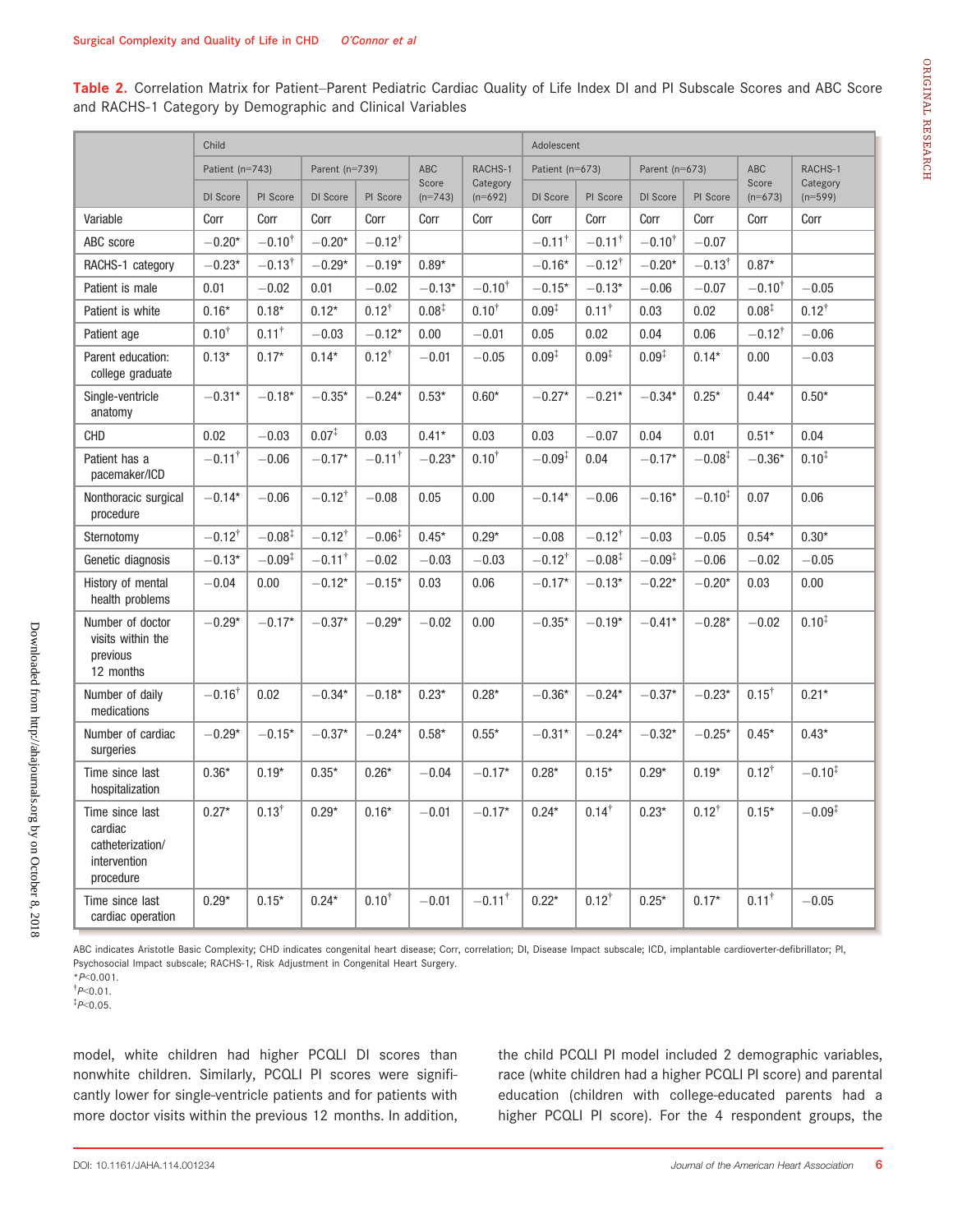Table 3. Multivariable Regression Models for Patient–Parent Pediatric Cardiac Quality of Life Index Disease Impact Subscale Score Including ABC Score, RACHS-1 Category, and No Surgical Risk Score

|                                                             |                                                      |                                                      |                  |          |              | RACHS-1 Category |                                                      |          |                                  |                                                        |         |                  |  |
|-------------------------------------------------------------|------------------------------------------------------|------------------------------------------------------|------------------|----------|--------------|------------------|------------------------------------------------------|----------|----------------------------------|--------------------------------------------------------|---------|------------------|--|
|                                                             | ABC Score                                            |                                                      |                  |          |              |                  |                                                      |          | No RACHS-1/ABC                   |                                                        |         |                  |  |
|                                                             | $\mathsf{b}$                                         | $\beta$                                              | $\boldsymbol{t}$ | P        | $\mathsf{b}$ | $\beta$          | $\boldsymbol{t}$                                     | P        | $\mathsf{b}$                     | $\beta$                                                | t       | $\boldsymbol{P}$ |  |
| Child                                                       |                                                      |                                                      |                  |          |              |                  |                                                      |          |                                  |                                                        |         |                  |  |
| ABC score or RACHS-1<br>category                            | $-0.40$                                              | $-0.12$                                              | $-3.12$          | 0.0019   | $-1.06$      | $-0.13$          | $-3.28$                                              | 0.0011   |                                  |                                                        |         |                  |  |
| White                                                       | 3.94                                                 | 0.17                                                 | 5.20             | < 0.0001 | 4.09         | 0.18             | 5.40                                                 | < 0.0001 | 3.72                             | 0.16                                                   | 4.90    | < 0.0001         |  |
| Single ventricle                                            | $-3.29$                                              | $-0.17$                                              | $-4.14$          | < 0.0001 | $-3.27$      | $-0.16$          | 5.40                                                 | < 0.0001 | $-4.58$                          | $-0.23$                                                | $-6.67$ | < 0.0001         |  |
| Number of doctor visits<br>within the previous<br>12 months | $-0.41$                                              | $-0.18$                                              | $-4.99$          | < 0.0001 | $-0.42$      | $-0.18$          | $-5.07$                                              | < 0.0001 | $-0.40$                          | $-0.17$                                                | $-4.76$ | < 0.0001         |  |
| Time since last<br>hospitalization                          | 0.63                                                 | 0.26                                                 | 7.09             | < 0.0001 | 0.60         | 0.24             | 6.71                                                 | < 0.0001 | 0.64                             | 0.26                                                   | 7.15    | < 0.0001         |  |
|                                                             |                                                      | $A^2=0.25$ (F=45.55, A < 0.0001)                     |                  |          |              |                  | $R^2$ =0.25 (F=46.06, $R$ <0.0001)                   |          |                                  | $\mathcal{A}^2$ =0.24 (F=53.81, $\mathcal{P}$ <0.0001) |         |                  |  |
| Parent of child                                             |                                                      |                                                      |                  |          |              |                  |                                                      |          |                                  |                                                        |         |                  |  |
| ABC score or RACHS-1<br>category                            | $-0.44$                                              | $-0.13$                                              | $-3.34$          | 0.0009   | $-1.40$      | $-0.17$          | $-4.22$                                              | < 0.0001 |                                  |                                                        |         |                  |  |
| Single ventricle                                            | $-4.21$                                              | $-0.20$                                              | $-5.13$          | < 0.0001 | $-3.73$      | $-0.18$          | $-4.42$                                              | < 0.0001 | $-5.64$                          | $-0.27$                                                | $-7.99$ | < 0.0001         |  |
| Number of doctor visits<br>within the previous<br>12 months | $-0.68$                                              | $-0.28$                                              | $-8.00$          | < 0.0001 | $-0.69$      | $-0.28$          | $-8.07$                                              | < 0.0001 | $-0.66$                          | $-0.27$                                                | $-7.73$ | < 0.0001         |  |
| Time since last<br>hospitalization                          | 0.53                                                 | 0.20                                                 | 5.74             | < 0.0001 | 0.50         | 0.19             | 5.44                                                 | < 0.0001 | 0.53                             | 0.21                                                   | 5.78    | < 0.0001         |  |
|                                                             | $\mathit{R}^2$ =0.27 (F=64.60, $\mathit{R}$ -0.0001) |                                                      |                  |          |              |                  | $R^2$ =0.28 (F=65.96, $R$ <0.0001)                   |          |                                  | $\mathcal{A}^2$ =0.26 (F=81.22, $\mathcal{P}$ <0.0001) |         |                  |  |
| Adolescent                                                  |                                                      |                                                      |                  |          |              |                  |                                                      |          |                                  |                                                        |         |                  |  |
| ABC score/RACHS-1<br>category                               | 0.04                                                 | 0.01                                                 | 0.28             | 0.7762   | $-0.34$      | $-0.04$          | $-0.95$                                              | 0.3408   |                                  |                                                        |         |                  |  |
| Single ventricle                                            | $-4.18$                                              | $-0.20$                                              | $-4.81$          | < 0.0001 | $-3.72$      | $-0.18$          | $-4.27$                                              | < 0.0001 | $-4.07$                          | $-0.20$                                                | $-5.22$ | < 0.0001         |  |
| Number of doctor visits<br>within the previous<br>12 months | $-0.58$                                              | $-0.26$                                              | $-6.72$          | < 0.0001 | $-0.58$      | $-0.26$          | $-6.66$                                              | < 0.0001 | $-0.58$                          | $-0.26$                                                | $-6.73$ | < 0.0001         |  |
| Time since last<br>hospitalization                          | 0.32                                                 | 0.20                                                 | 5.26             | < 0.0001 | 0.31         | 0.20             | 5.06                                                 | < 0.0001 | 0.32                             | 0.20                                                   | 5.28    | < 0.0001         |  |
|                                                             |                                                      | $\mathcal{A}^2$ =0.20 (37.95, $\mathcal{P}$ <0.0001) |                  |          |              |                  | $\mathit{R}^2$ =0.20 (F=36.87, $\mathit{P}$ <0.0001) |          | $A^2=0.20$ (F=50.66, A < 0.0001) |                                                        |         |                  |  |
| Parents of adolescent                                       |                                                      |                                                      |                  |          |              |                  |                                                      |          |                                  |                                                        |         |                  |  |
| ABC score/RACHS-1<br>category                               | $-0.08$                                              | $-0.020$                                             | $-0.52$          | 0.6037   | $-0.36$      | $-0.04$          | $-0.92$                                              | 0.3576   |                                  |                                                        |         |                  |  |
| Single ventricle                                            | $-5.79$                                              | $-0.24$                                              | $-6.01$          | < 0.0001 | $-5.49$      | $-0.23$          | $-5.66$                                              | < 0.0001 | $-6.01$                          | $-0.25$                                                | $-6.98$ | < 0.0001         |  |
| Number of doctor visits<br>within the previous<br>12 months | $-0.81$                                              | $-0.32$                                              | $-8.57$          | < 0.0001 | $-0.83$      | $-0.32$          | $-8.58$                                              | < 0.0001 | $-0.81$                          | $-0.32$                                                | $-8.56$ | < 0.0001         |  |
| Time since last<br>hospitalization                          | 0.33                                                 | 0.18                                                 | 4.94             | < 0.0001 | 0.33         | 0.18             | 4.89                                                 | < 0.0001 | 0.33                             | 0.18                                                   | 4.93    | < 0.0001         |  |
|                                                             |                                                      | $A^2=0.27$ (F=54.64, $A \le 0.0001$ )                |                  |          |              |                  | $A^2=0.27$ (F=54.83, A < 0.0001)                     |          | $A^2=0.27$ (F=73.85, A < 0.0001) |                                                        |         |                  |  |

ABC indicates Aristotle Basic Complexity; RACHS-1, Risk Adjustment in Congenital Heart Surgery.

multivariate coefficient of determination for the QOL models ranged from  $R^2$ =0.20 to  $R^2$ =0.28 for PCQLI DI models and from  $R^2$ =0.06 to  $R^2$ =0.14 for the PI models, indicating that

other variables not included in these models may better explain the variance noted in QOL scores among CHD surgical survivors.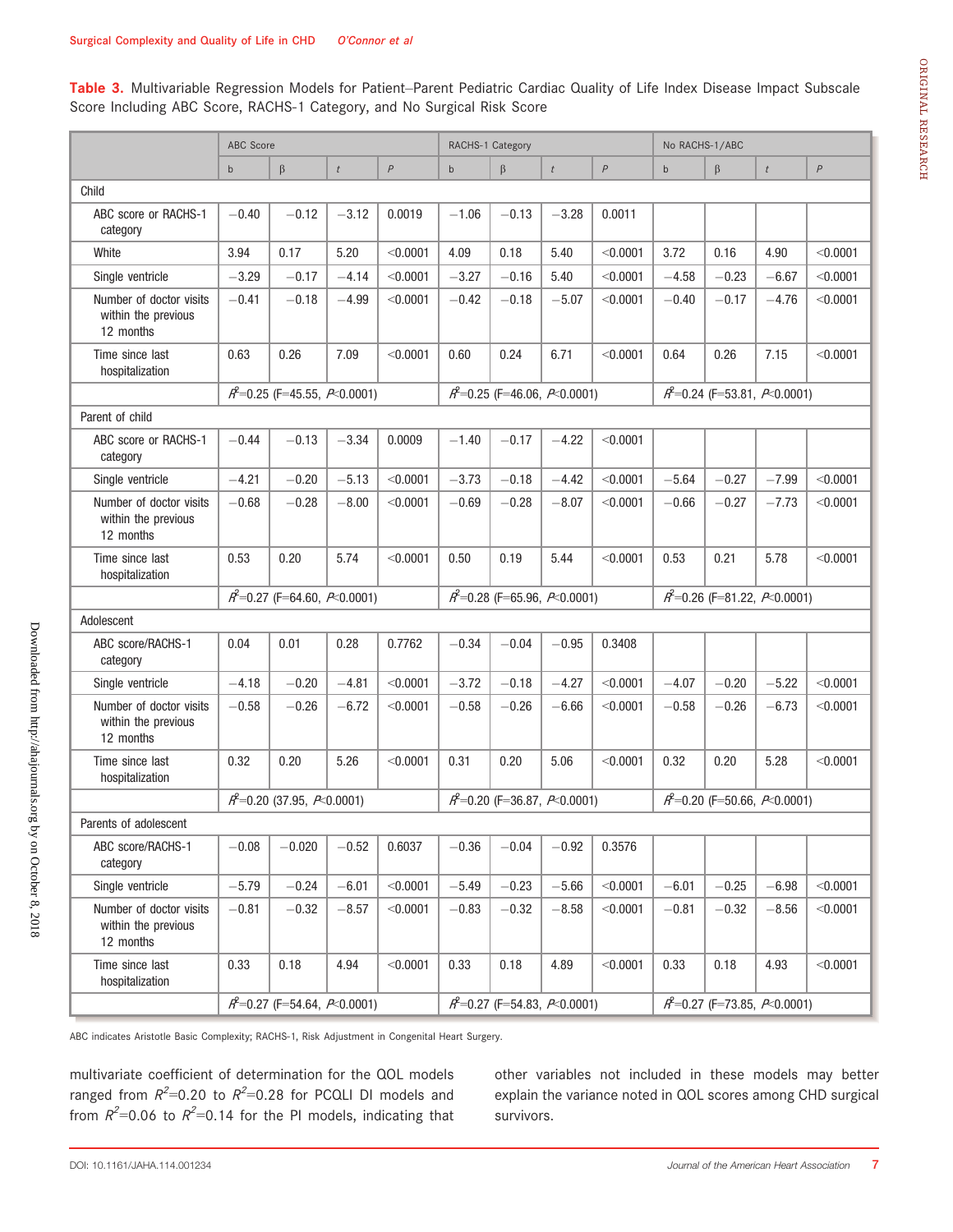Table 4. Multivariable Regression Models for Patient and Parent Pediatric Cardiac Quality of Life Index Psychosocial Impact Subscale Score Including ABC Score, RACHS-1 Category, and No Surgical Risk Score

|                                                             | ABC Score                        |                                                       |                  |                |              | RACHS-1 Category                                       |                  |                  | No RACHS-1/ABC                        |                                       |                  |          |
|-------------------------------------------------------------|----------------------------------|-------------------------------------------------------|------------------|----------------|--------------|--------------------------------------------------------|------------------|------------------|---------------------------------------|---------------------------------------|------------------|----------|
|                                                             | $\mathbf b$                      | $\beta$                                               | $\boldsymbol{t}$ | $\overline{P}$ | $\mathsf{b}$ | $\beta$                                                | $\boldsymbol{t}$ | $\boldsymbol{P}$ | $\mathsf{b}$                          | $\beta$                               | $\boldsymbol{t}$ | P        |
| Child                                                       |                                  |                                                       |                  |                |              |                                                        |                  |                  |                                       |                                       |                  |          |
| ABC score or RACHS-1<br>category                            | 0.21                             | $-0.06$                                               | $-1.39$          | 0.1643         | $-0.69$      | $-0.08$                                                | $-1.85$          | 0.0654           |                                       |                                       |                  |          |
| White                                                       | 4.83                             | 0.19                                                  | 5.37             | < 0.0001       | 5.06         | 0.21                                                   | 5.68             | < 0.0001         | 4.71                                  | 0.19                                  | 5.56             | < 0.0001 |
| College                                                     | 3.06                             | 0.16                                                  | 4.32             | < 0.0001       | 3.18         | 0.16                                                   | 4.52             | < 0.0001         | 3.03                                  | 0.16                                  | 4.29             | < 0.0001 |
| Single ventricle*                                           | $-2.79$                          | $-0.13$                                               | $-3.00$          | 0.0028         | $-2.70$      | $-0.13$                                                | $-2.84$          | 0.0047           | $-3.48$                               | $-0.16$                               | $-4.40$          | < 0.0001 |
| Number of doctor visits<br>within the previous<br>12 months | $-0.42$                          | 0.16                                                  | $-4.49$          | < 0.0001       | $-0.41$      | $-0.16$                                                | $-4.46$          | < 0.0001         | $-0.41$                               | $-0.16$                               | $-4.41$          | < 0.0001 |
|                                                             |                                  | $\mathcal{A}^2$ =0.12 (F=18.84, $\mathcal{A}$ 0.0001) |                  |                |              | $A^2=0.13$ (F=20.65, A < 0.0001)                       |                  |                  |                                       | $A^2=0.11$ (F=23.04, $A \le 0.0001$ ) |                  |          |
| Parent of child                                             |                                  |                                                       |                  |                |              |                                                        |                  |                  |                                       |                                       |                  |          |
| ABC score or RACHS-1<br>category                            | $-0.19$                          | $-0.06$                                               | $-1.31$          | 0.1913         | $-0.85$      | $-0.10$                                                | $-2.33$          | 0.0199           |                                       |                                       |                  |          |
| Single ventricle                                            | $-3.80$                          | $-0.18$                                               | $-4.25$          | < 0.0001       | $-3.27$      | $-0.16$                                                | $-3.55$          | 0.0004           | $-4.43$                               | $-0.21$                               | $-5.84$          | < 0.0001 |
| Number of doctor visits<br>within the previous<br>12 months | $-0.64$                          | $-0.26$                                               | $-7.15$          | < 0.0001       | $-0.66$      | $-0.27$                                                | $-7.34$          | < 0.0001         | $-0.64$                               | $-0.26$                               | $-7.08$          | < 0.0001 |
|                                                             | $A^2$ =0.12 (31.75, $A$ <0.0001) |                                                       |                  |                |              | $R^2$ =0.13 (F=34.07, $R$ <0.0001)                     |                  |                  | $A^2=0.12$ (F=46.66, A < 0.0001)      |                                       |                  |          |
| Adolescent                                                  |                                  |                                                       |                  |                |              |                                                        |                  |                  |                                       |                                       |                  |          |
| ABC score or RACHS-1<br>category                            | 0.01                             | 0.003                                                 | 0.07             | 0.9441         | $-0.31$      | $-0.04$                                                | $-0.85$          | 0.3936           |                                       |                                       |                  |          |
| Single ventricle                                            | $-3.44$                          | $-0.18$                                               | $-3.90$          | 0.0001         | $-3.02$      | $-0.15$                                                | $-3.39$          | 0.0007           | $-3.41$                               | $-0.17$                               | $-4.31$          | < 0.0001 |
| Number of doctor visits<br>within the previous<br>12 months | $-0.35$                          | $-0.17$                                               | $-4.12$          | < 0.0001       | $-0.36$      | $-0.17$                                                | $-4.14$          | < 0.0001         | $-0.35$                               | $-0.17$                               | $-4.13$          | < 0.0001 |
|                                                             |                                  | $A^2=0.06$ (14.65, $A \le 0.0001$ )                   |                  |                |              | $\mathcal{A}^2$ =0.06 (14.82, $\mathcal{P}$ <0.0001)   |                  |                  | $A^2=0.06$ (F=22.00, $A \le 0.0001$ ) |                                       |                  |          |
| Parents of adolescent                                       |                                  |                                                       |                  |                |              |                                                        |                  |                  |                                       |                                       |                  |          |
| ABC score or RACHS-1<br>category                            | $-0.01$                          | $-0.001$                                              | $-0.03$          | 0.9740         | $-0.28$      | $-0.03$                                                | $-0.69$          | 0.4914           |                                       |                                       |                  |          |
| Single ventricle                                            | $-4.60$                          | $-0.20$                                               | $-4.58$          | < 0.0001       | $-4.15$      | $-0.18$                                                | $-4.10$          | < 0.0001         | $-4.62$                               | $-0.20$                               | $-5.14$          | < 0.0001 |
| Number of doctor visits<br>within the last 12 months        | $-0.66$                          | $-0.27$                                               | $-6.81$          | < 0.0001       | $-0.70$      | $-0.28$                                                | $-7.14$          | < 0.0001         | $-0.66$                               | $-0.27$                               | $-6.81$          | < 0.0001 |
|                                                             |                                  | $A^2=0.13$ (F=29.94, A < 0.0001)                      |                  |                |              | $\mathcal{A}^2$ =0.14 (F=31.45, $\mathcal{P}$ <0.0001) |                  |                  | $A^2=0.13$ (F=44.99, $A \le 0.0001$ ) |                                       |                  |          |

\*For model consistency, single ventricles were kept in the ABC and RACHS-1 equations even though the  $\beta$  score was <0.15.

# **Discussion**

This study demonstrates that although higher surgical complexity and related morbidity correlate with lower QOL in pediatric cardiac surgical survivors, the impact of surgical complexity on long-term QOL is very small. Surgical complexity and demographic, clinical, and anatomic variables explain only, at most, a quarter of the variation in QOL scores. Furthermore, once single-ventricle anatomy, number of doctor visits within the previous 12 months, and time since last hospitalization were accounted for, ABC scores and RACHS-1 categories did not add any significant explanation of variation in QOL scores. ABC scores and RACHS-1 categories are helpful for evaluation of quality of care between different pediatric cardiovascular centers, for facilitating communication between physicians about the level of surgical difficulty, and for predicting in-hospital mortality and hospital length of stay; however, they do not appear to be useful for predicting long-term QOL of pediatric cardiac surgical survivors.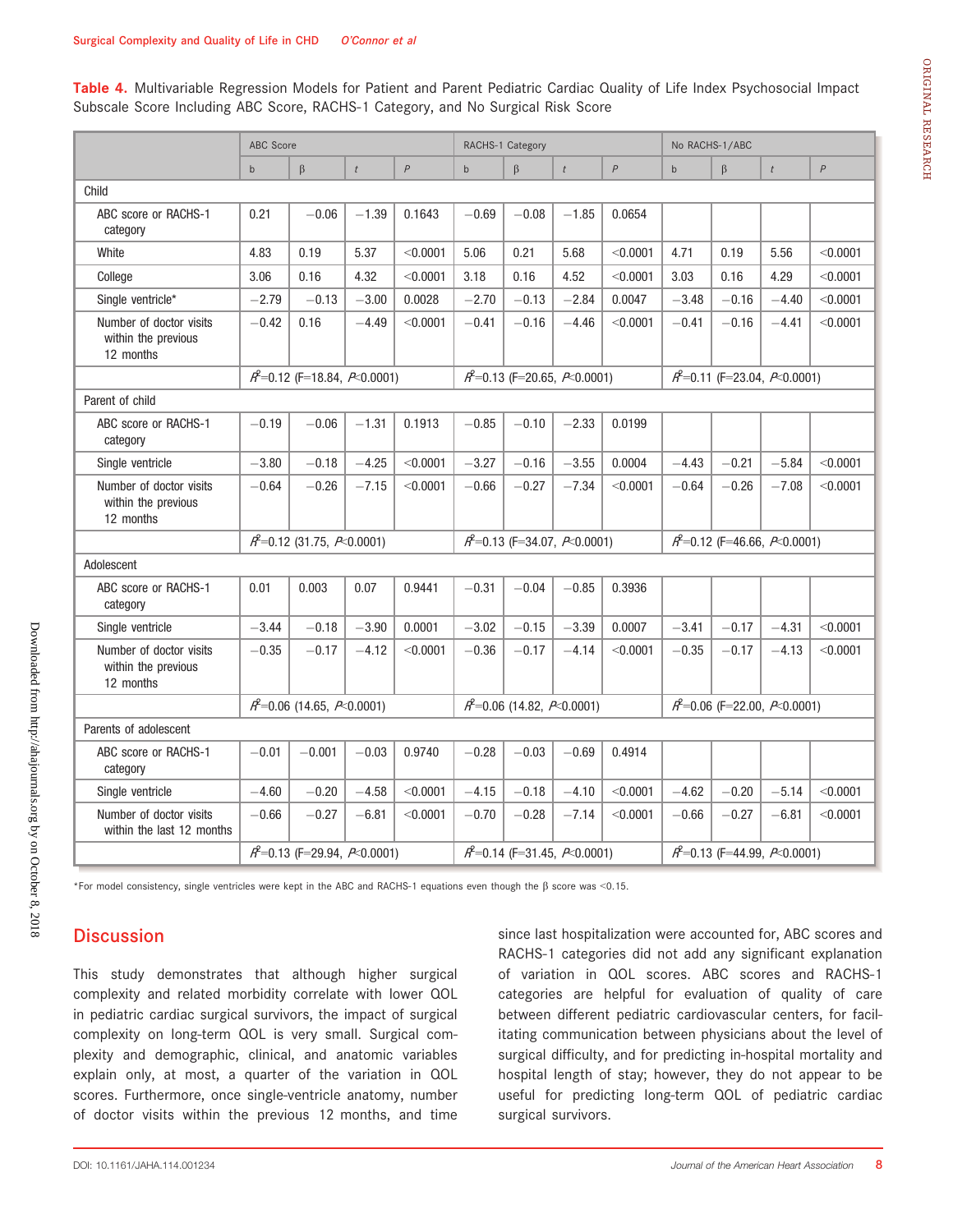Our research team previously showed that lower QOL in the CHD population is associated with increasing disease severity and greater numbers of surgical procedures and hospitalizations.<sup>6,7</sup> Patients with increasing disease severity and a greater number of surgeries and hospitalizations typically will have had an initial neonatal or infant cardiothoracic surgical procedure that has greater surgical complexity; however, greater surgical complexity was not associated with worse long-term QOL in CHD survivors in this study. This is likely due to the variable surgical results and intensive care morbidity experienced by the high-risk patients having surgery of greater complexity. The patients' underlying CHD and the initial surgical result and complications suffered in the intensive care unit will determine whether these patients require future operations and whether repeated hospitalizations are necessary. In addition, the remoteness of the surgery and the variable medical outcomes that may result over time are likely more important than the complexity of the initial surgery. This is supported by our data showing that time since last hospitalization had fair correlation with the PCQLI DI subscale score, which assesses physical functioning and physical symptoms.

We hypothesize that other factors, not assessed in this study, may better explain variation in QOL than higher ABC scores and RACHS-1 categories. Impaired coping mechanisms of both patient and family, for example, may be a potential explanation for QOL impairments in patients with  $CHD.<sup>22–24</sup>$  Several studies in children with CHD and their parents have demonstrated the importance of coping to maximize psychological functioning at different stages of diagnosis and treatment. $25-28$  Positive coping strategies have been shown to be associated with higher QOL in other pediatric chronic diseases including reactive airway disease, pediatric cancer, and juvenile idiopathic arthritis.<sup>29–31</sup> Given that coping strategies are important to psychological functioning in CHD survivors and their families and that coping is related to QOL in other pediatric chronic disease groups, interventions directed toward promoting positive coping may provide resilience and improve QOL.

Emerging research is highlighting the significance of neurodevelopmental and psychosocial morbidity associated with heart disease, particularly in children with complex  $CHD.<sup>2,32-49</sup>$  The American Heart Association has identified CHD survivors at high risk for neurodevelopmental and psychosocial morbidity and created a set of recommendations to optimize neurodevelopmental and psychosocial outcomes in children with CHD. $^2$  The prevalence and severity of developmental delay increases with the complexity of CHD and the presence of genetic disorders or syndromes.<sup>2</sup> Complex CHD survivors have a distinctive pattern of neurodevelopmental and behavioral impairment characterized by mild cognitive impairment and academic achievement; deficits in social cognition, core communication skills, and pragmatic language; inattention; hyperactivity and impulsivity; deficits in visual construction and perception; impaired executive functioning; and limitations in gross and fine motor skills. $32-44$ 

In addition, there is often accompanying psychosocial maladjustment with behavioral and emotional issues such as posttraumatic stress symptomatology, anxiety, and depression in both the surgical survivor and the family.<sup>2,44–49</sup> Many school-age survivors of infant cardiac surgery require supportive services including tutoring; special education; and physical, occupational, and speech therapy. The neurodevelopmental and psychosocial morbidity related to CHD and its treatment often limit ultimate educational achievements, employability, life-long earnings, insurability, and QOL for many patients. A significant proportion of patients with complex CHD may need specialized services into adulthood. Incorporation of new stratification methods and clinical evaluation and management algorithms may result in increased surveillance, screening, evaluation, diagnosis, and management of developmental disorder and disability in the complex CHD population and consequent improvement in neurodevelopmental and behavioral outcomes in this high-risk population. With early identification and treatment of developmental delays, children have the best chance to reach their full potential.

#### Limitations

This study has several inherent limitations of the results. First, the study population was taken from a previously recruited study population. Second, although the study sites were geographically diverse with ≤30% of the study population coming from a single center, the patient and parent population lacks racial diversity, and parents who responded were predominantly female. Third, certain medical centers do not perform certain surgical and interventional procedures, and this could limit the results. In addition, various operative factors and postoperative complications were not evaluated as predictor variables for lower QOL score. Studying the relationship between postoperative complications and QOL may also account for some of the unexplained variance in QOL scores among cardiac surgical survivors. Finally, both of the validated objective surgical complexity scales used in the analysis were developed, in whole or in part, based on expert consensus, which may lead to inherent bias and limit the results of this study.

# **Conclusions**

Although higher ABC scores and RACHS-1 categories were significantly associated with worse QOL scores in pediatric cardiac surgical survivors, the correlations were fair to poor and did not explain any additional significant variation in QOL.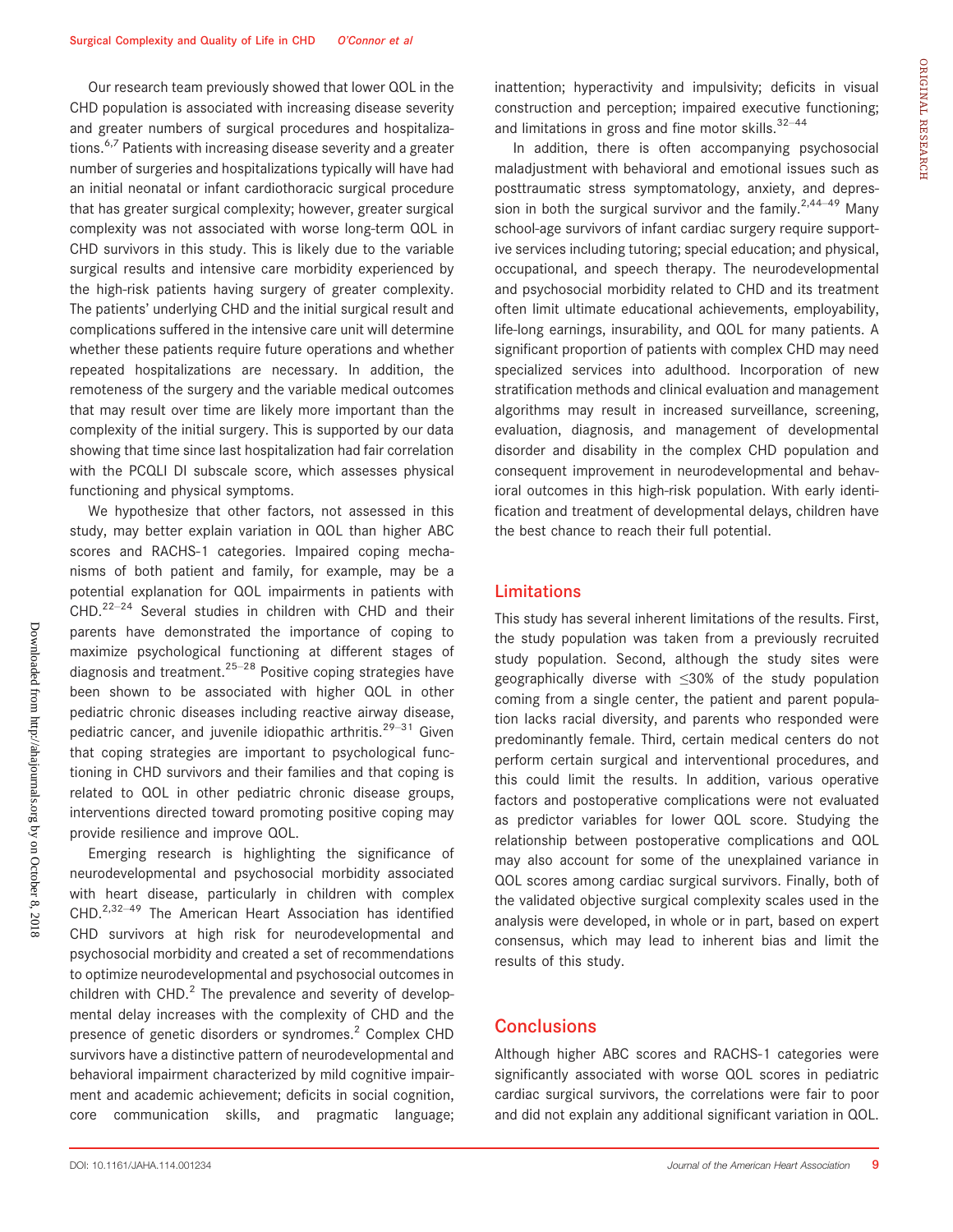ABC scores and RACHS-1 categories are useful tools for morbidity and mortality predictions prior to cardiac surgery and quality of care initiatives but are minimally helpful for predicting a child's or adolescent's long-term QOL. Further studies are warranted to determine other physical, neurodevelopmental, and/or psychosocial variables that may be predictors of the unexplained variance in QOL in this population.

## Acknowledgments

The following persons participated in the enrollment of patients, data collection, and study coordination: Cincinnati Children's Hospital Medical Center—Charlotte Andersen, RN, MS, PMP, Sara Medek, MS, Katelyn Mellion, BS, Kaleigh Coughlin, BA, Brett Morgan, BS, Loran Carroll, BS, Melanie Riedel, BS, Michael Whalen, Aimee Baker, MA; The Children's Hospital of Philadelphia —Linda Hurd, MSN, CRNP, Janice Prodell, RN, Lynda Ahearn, RN, Lydia Kruge, BA, Anita Pudusseri, BS, Darryl Powell, Andrew Schissler, BSE, Josie Welkom, BA, Stanley O. Dunn, BA; Children's Hospital Boston—Annette Baker, MSN, CRNP, Jill Cotter, BA, Danielle Martin, BA, Erica Denhoff, BA, Ellen McGrath, BSN; University of California San Francisco Children's Hospital—Elizabeth Tong, RN, MS, David Teitel, MD, Laura Robertson, MD; Children's Hospital of Wisconsin—Stuart Berger, MD, Nancy Ghanayem, MD, Lisa Young-Borkowski, MSN, Mary Krolikowski, MSN, Angie Klemm, Mara Koffarnus; Children's Medical Center at Dallas— Gloria Williams, BA.

## Sources of Funding

This research was funded by the following: NICHD K23 Grant (5-K23-HD048637-05), American Heart Association Grant (0465467), CHOP Institutional Development Fund, and CCHMC Research Foundation (31-554000-355514).

#### **Disclosures**

None.

#### References

- 1. Go AS, Mozaffarian D, Roger VL, Benjamin EJ, Berry JD, Borden WB, Bravata DM, Dai S, Ford ES, Fox CS, Franco S, Fullerton HJ, Gillespie C, Hailpern SM, Heit JA, Howard VJ, Huffman MD, Kissela BM, Kittner SJ, Lackland DT, Lichtman JH, Lisabeth LD, Magid D, Marcus GM, Marelli A, Matchar DB, McGuire DK, Mohler ER, Moy CS, Mussolino ME, Nichol G, Paynter NP, Schreiner PJ, Sorlie PD, Stein J, Turan TN, Virani SS, Wong ND, Woo D, Turner MB. Heart disease and stroke statistics–2013 update: a report from the American Heart Association. Circulation. 2013;127:e6–e245.
- 2. Marino BS, Lipkin PH, Newburger JW, Peacock G, Gerdes M, Gaynor JW, Mussatto KA, Uzark K, Goldberg CS, Johnson WH Jr, Li J, Smith SE, Bellinger DC, Mahle WT. Neurodevelopmental outcomes in children with congenital heart disease: evolution and management: a scientific statement from the AHA. Circulation. 2012;126:1143–1172.
- 3. Drotar D, ed. Measuring Health-Related Quality of Life in Children and Adolescents: Implications for Research and Practice. Mahwah, NJ: Lawrence Erlbaum Associates; 1998:105–126.
- 4. Uzark K, Jones K, Burwinkle TM, Varni JW. The Pediatric Quality of Life Inventory in children with heart disease. Prog Pediatr Cardiol. 2003;18:141– 148.
- 5. Mellion K, Uzark K, Cassedy A, Drotar D, Wernovsky G, Newburger JW, Mahony L, Mussatto K, Teitel D, Cohen M, Limbers C, Marino BS. Health-related quality of life outcomes in children and adolescents with congenital heart disease. J Pediatr. 2014;164:781–788.
- 6. Marino BS, Tomlinson RS, Wernovsky G, Drotar D, Newburger JW, Mahony L, Mussatto K, Tong E, Cohen M, Andersen C, Shera D, Khoury PR, Wray J, Gaynor JW, Helfaer MA, Kazak AE, Shea JA. Validation of the pediatric cardiac quality of life inventory. Pediatrics. 2010;126:498–508.
- 7. Marino BS, Shera D, Wernovsky G, Tomlinson RS, Aguirre A, Gallagher M, Lee A, Cho CJ, Stern W, Davis L, Tong E, Teitel D, Mussatto K, Ghanayem N, Gleason M, Gaynor JW, Wray J, Helfaer MA, Shea JA. The development of the pediatric cardiac life inventory: a quality of life measure for children and adolescents with heart disease. Qual Life Res. 2008;17:613-626.
- 8. Lacour-Gayet F, Clarke DR; Aristotle Committee. The Aristotle method: a new concept to evaluate quality of care based on complexity. Curr Opin Pediatr. 2005;17:412–417.
- 9. Lacour-Gayet F, Clarke D, Jacobs J, Gaynor W, Hamilton L, Jacobs M, Maruszewski B, Pozzi M, Spray T, Tchervenkov C, Mavroudis C; Aristotle Committee. The Aristotle score for congenital heart surgery. Semin Thorac Cardiovasc Surg Pediatr Card Surg Annu. 2004;7:185–191.
- 10. Jenkins KJ, Gauvreau K. Center-specific differences in mortality: preliminary analyses using the Risk Adjustment in Congenital Heart Surgery (RACHS-1) method. J Thorac Cardiovasc Surg. 2002;124:97–104.
- 11. Larsen SH, Pedersen J, Jacobsen J, Johnsen SP, Hansen OK, Hjortdal V. The RACHS-1 risk categories reflect mortality and length of stay in a Danish population of children operated for congenital heart disease. Eur J Cardiothorac Surg. 2005;28:877–881.
- 12. Boethig D, Jenkins KJ, Hecker H, Thies WR, Breymann T. The RACHS-1 risk categories reflect mortality and length of hospital stay in a large German pediatric cardiac surgery population. Eur J Cardiothorac Surg. 2004;26:12–17.
- 13. Belliveau D, Burton HJ, O'Blenes SB, Warren AE, Hancock Friesen CL. Real-time complication monitoring in pediatric cardiac surgery. Ann Thorac Surg. 2012;94:1596–1602.
- 14. Jacobs JP, Jacobs ML, Lacour-Gayet FG, Jenkins KJ, Gauvreau K, Bacha E, Maruszewski B, Clarke DR, Tchervenkov CL, Gaynor JW, Spray TL, Stellin G, O'Bien SM, Elliott MJ, Mavroudis C. Stratification of complexity improves the utility and accuracy of outcomes analysis in a multi-institutional congenital heart surgery database: application of the Risk Adjustment in Congenital Heart Surgery (RACHS-1) and Aristotle Systems in the Society of Thoracic Surgeons (STS) Congenital Heart Surgery Database. Pediatr Cardiol. 2009;30:1117– 1130.
- 15. Cassedy A, Drotar D, Ittenbach R, Hottinger S, Wray J, Wernovsky G, Newburger JW, Mahony L, Mussatto K, Cohen MI, Marino BS. The impact of socio-economic status on health-related quality of life for children and adolescents with heart disease. Health Qual Life Outcomes. 2013;11:99.
- 16. Marino BS, Drotar D, Cassedy A, Davis R, Tomlinson RS, Mellion K, Mussatto K, Mahony L, Newburger JW, Tong E, Cohen MI, Helfaer MA, Kazak AE, Wray J, Wernovsky G, Shea JA, Ittenbach R. External validity of the pediatric cardiac quality of life inventory. Qual Life Res. 2011;20:205–214.
- 17. Wray J, Franklin R, Brown K, Blyth J, Marino BS. Linguistic validation of a disease-specific quality of life measure for children and teenagers with cardiac disease. Cardiol Young. 2012;22:13–17.
- 18. Wray J, Brown K, Franklin R, Cassedy A, Marino BS. Assessing the generalizability of the pediatric cardiac quality of life inventory in the United Kingdom. Cardiol Young. 2013;26:1–9.
- 19. Wray J, Franklin R, Brown K, Cassedy A, Marino BS. Testing the pediatric cardiac quality of life inventory in the United Kingdom. Acta Paediatr. 2013;102:e68–e73.
- 20. Norman GR, Sloan JA, Wyrwich KW. Interpretation of changes in health-related quality of life: the remarkable universality of half a standard deviation. Med Care. 2003;41:582–592.
- 21. Nunnally JC. Psychometric Theory. New York, NY: McGraw-Hill; 1978.
- 22. Jackson AC, Frydenberg E, Liang RP, Higgins RO, Murphy BM. Familial impact and coping with child heart disease: a systematic review. Pediatr Cardiol. 2015;36:695–712.
- 23. Compas BE, Jaser SS, Dunn MJ, Rodriguez EM. Coping with chronic illness in childhood and adolescence. Annu Rev Clin Psychol. 2012;8:455-480.
- 24. DeMaso DR, Campis LK, Wypij D, Bertram S, Lipshitz M, Freed M. The impact of maternal perceptions and medical severity on the adjustment of children with congenital heart disease. J Pediatr Psychol. 1991;16:137-149.
- 25. Davis CC, Brown RT, Bakerman R, Campbell R. Psychological adaptation and adjustment of mothers of children with congenital heart disease: stress, coping, and family functioning. J Pediatr Psychol. 1998;23:219–228.